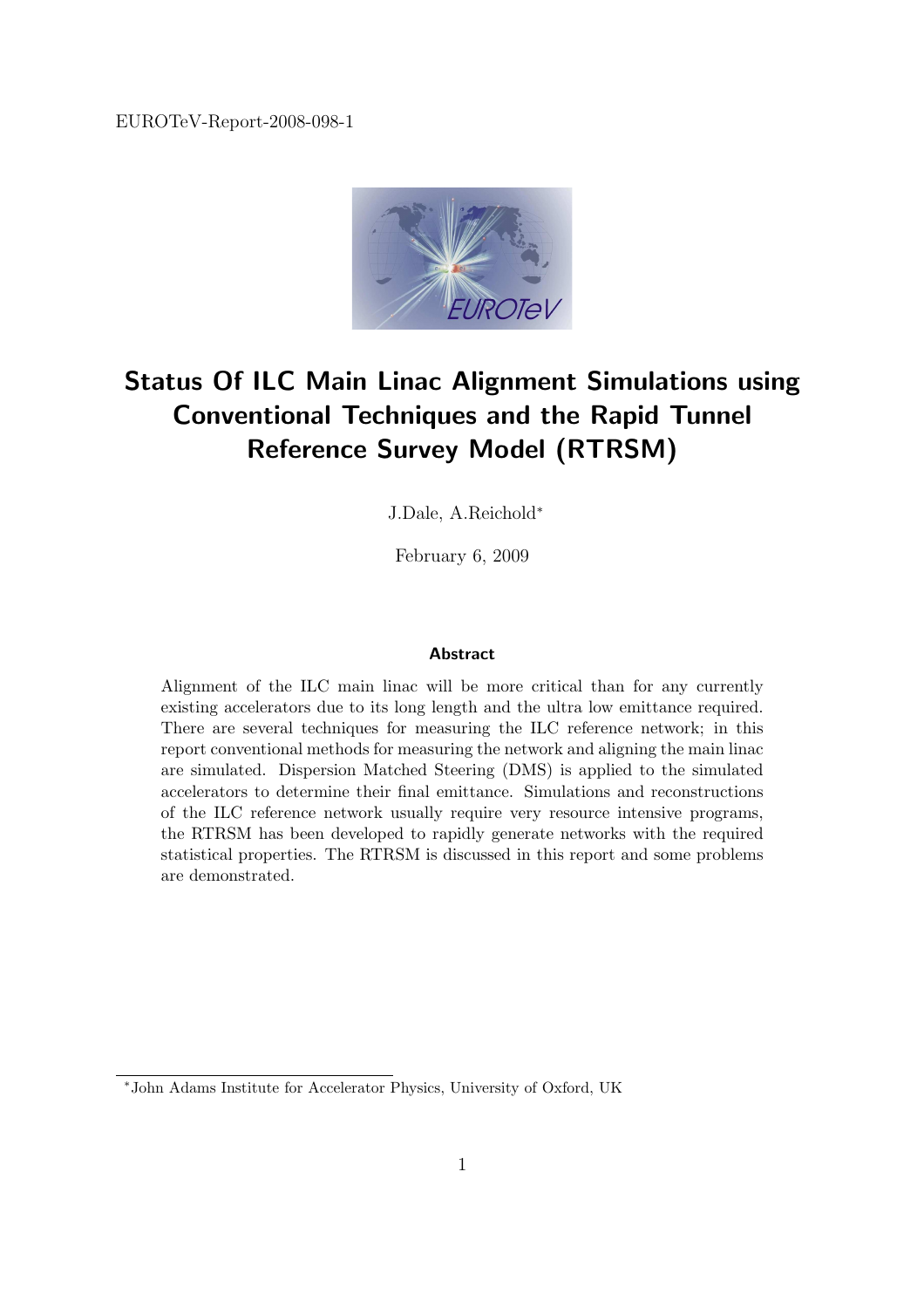# 1 Introduction

To achieve the high luminosity required by the ILC, the beams need to have ultra low emittance at the interaction point. The primary causes of emittance growth in the main linac are component misalignment errors. In sections 2 to 5 the effect of component misalignment resulting from conventional alignment techniques are discussed.

To design and study the ILC a large number of beam dynamics simulations are required, many of which will need to take account of misalignments. Consequently numerous reference networks need to be simulated. Full simulations and reconstructions of realistic ILC reference networks are very resource intensive and therefore the RTRSM has been developed to simulate reference networks rapidly and with the same statistical properties as those produced by full simulations  $^{[2]}$ . A study of the RTRSM is presented in section 6.

# 2 A Conventional Technique for the Alignment of the ILC

There are many possible techniques for the measurement of the ILC reference network. The conventional reference network measurement method studied in this report uses a laser tracker to measure wall markers (see section 2.1), a small number of which are measured again using GPS (see section 2.2). All of the measurements are described by a linear algebra model and processed by a solver (adjusted) to determine the final marker positions (see section 2.3). The adjusted network is then used to misalign the simulated ILC (see section 2.4) for beam dynamics studies.

## 2.1 Laser tracker measurements

The laser tracker is approximately placed at a predetermined position in the tunnel and records the position of a set of Reference Markers (RMs). It is then moved a short distance to measure a different set of RMs which overlaps with the previous section. This is repeated down the entire length of the main linac tunnel (see section 4).

## 2.2 GPS measurements

On the surface above the tunnel we assume there to be a network of GPS measurement stations which can determine their position with respect to each other. The GPS position information is then transfered down into the tunnel via access shafts. The transfered GPS is then used to determines the position of a RM at the bottom one access shaft with respect to the RMs at the bottom of other access shafts. RMs measured by GPS are referred to as Primary Reference Markers (PRMs). The transfer process through the shafts is not simulated here in detail, instead an error for the combined GPS measurement and transfer is assumed (see table 2).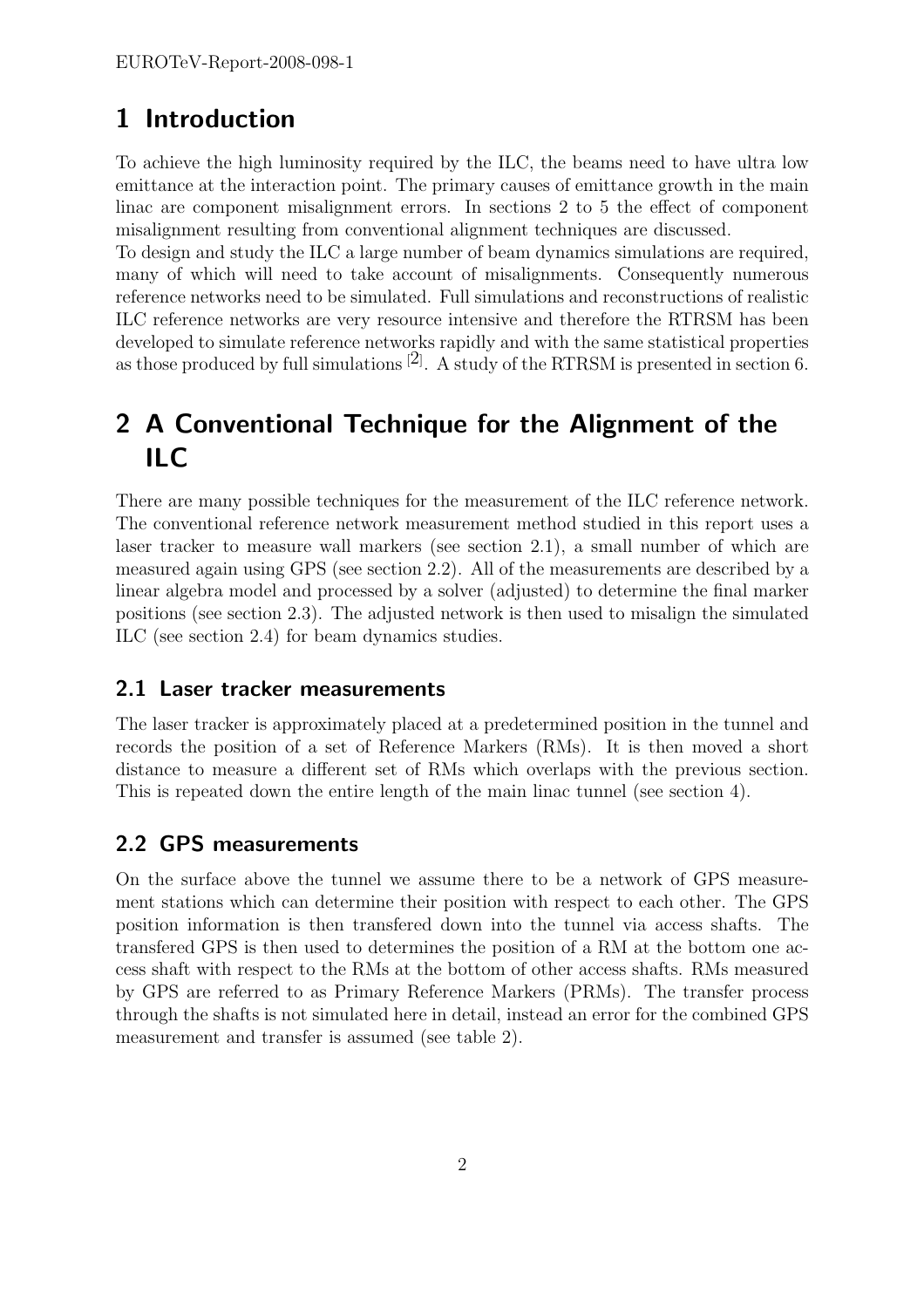### 2.3 Network Adjustment

The final RM positions can be determined by a process called network adjustment. Network adjustment takes all of the measurements in the network (for example GPS and Laser tracker measurements) and uses a linear algebra model to determine the best fit RM positions. In this report network adjustment is performed by PANDA [5]. PANDA is a software package which can design, optimize, adjust (solve for positions) and assess 3D networks. It is a commercial package used by, for example, the DESY geodesy group [6]. PANDA produces the position and position error of all the RMs.

### 2.4 Main Linac Alignment against the Reference Network

With the reference network determined, the components of the main linac can be aligned. In practice this is done by placing a laser tracker in the tunnel near the component to be aligned. The laser tracker measures its position with respect to the local RMs, and using the knowledge of the adjusted network, determines its own position. It then uses this information to determine the components position which is then moved to the required location.

For the simulations covered in this report a simplified method is used; this method simply uses the 3 closest RM rings (see section 4) and fits a straight line to them. The fitted straight line is then used to determine the position of the component.

# 3 Machine Simulation and Dispersion Matched Steering (DMS)

The positron side of the ILC main linac is simulated using the Merlin  $C_{++}$  library [4] based package ILCDFS [1]. Simulated components are positioned within cryomodules with random errors given in table 1. The supports of the cryomodules are aligned with respect to the reference network. The machine is also set to follow the Earths curvature and as a consequence some dispersion is expected which means that dispersion should be matched to its design value; not eliminated.

The DMS was set up with the following parameters : initial beam emittance of 20nm, nominal beam starting energy of 15GeV accelerating to 250GeV, the initial energy of the test beam of -20% and constant gradient adjustment of -20%. This has been shown to be effective in obtaining a low emittance [3].

## 4 Reference Network Layout

The reference network used in the simulations is made up of rings of RMs. A ring consists of 7 RMs: 2 on the ceiling, 2 on the floor and 3 on the wall away from the accelerator (see figure 1). It is assumed that the accelerator will block the view to any RMs on the wall behind it and for simplicity the tunnel is assumed to be rectangular;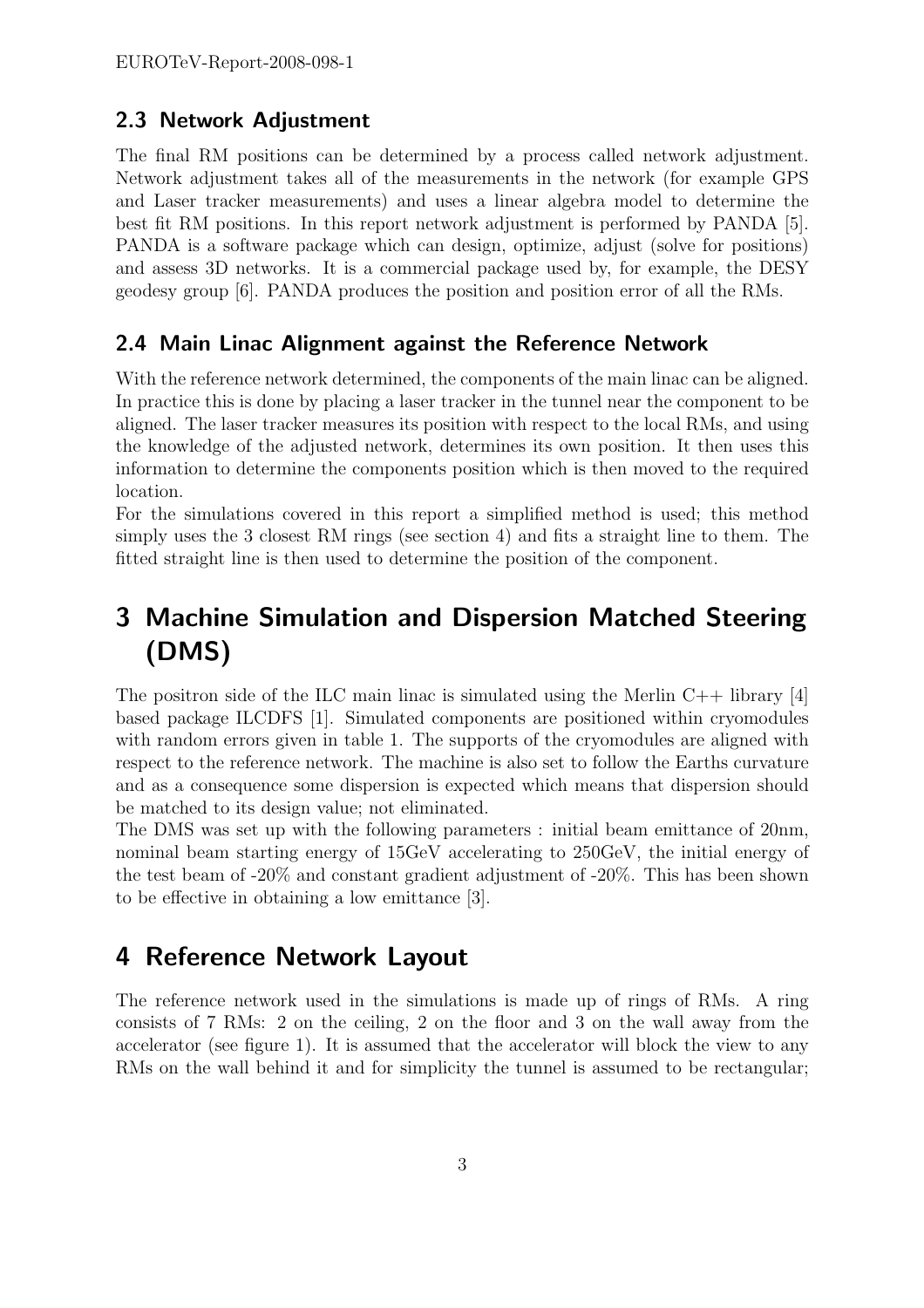| Components        | Error Values (RMS) |
|-------------------|--------------------|
| Cavity Offset     | $300 \mu m$        |
| Cavity Tilt       | $300\mu$           |
| Quadrupole Offset | $300 \mu m$        |
| Quadrupole roll   | $300 \mu m$        |
| <b>BPM</b> Offset | $200 \mu m$        |

Table 1: Component static gaussian errors with respect to the module axis



Figure 1: The Reference Marker configuration shown looking down the tunnel and looking along the tunnel



Figure 2: The Errors on the reference network without PRM

which is not expected to affect the results significantly. A ring is placed every 25m along the tunnel, a laser tracker is placed between each ring and measures the two nearest rings in both directions (see figure 1).

# 5 Misalignment Simulations

Misalignment simulations were preformed in two groups, one without PRMs and another with PRMs. The simulations consisted of generating all of the laser tracker measurements and/or PRM measurements using a JAVA program. The JAVA program did not apply any systematic errors; this will make the measurements and therefore the adjustments optimistic as, for example, refraction in air can be very significant. The simulated measurements were smeared by the relevent resolutions (see table 2 for parameters) and PANDA was used to determine the final RM positions. An ILC main linac is then simulated and misaligned in the vertical plane using the adjusted network. Only the vertical emittance is studied as this is the most critical factor to the ILC performance. Note that the effect of different number of PRMs is not studied here.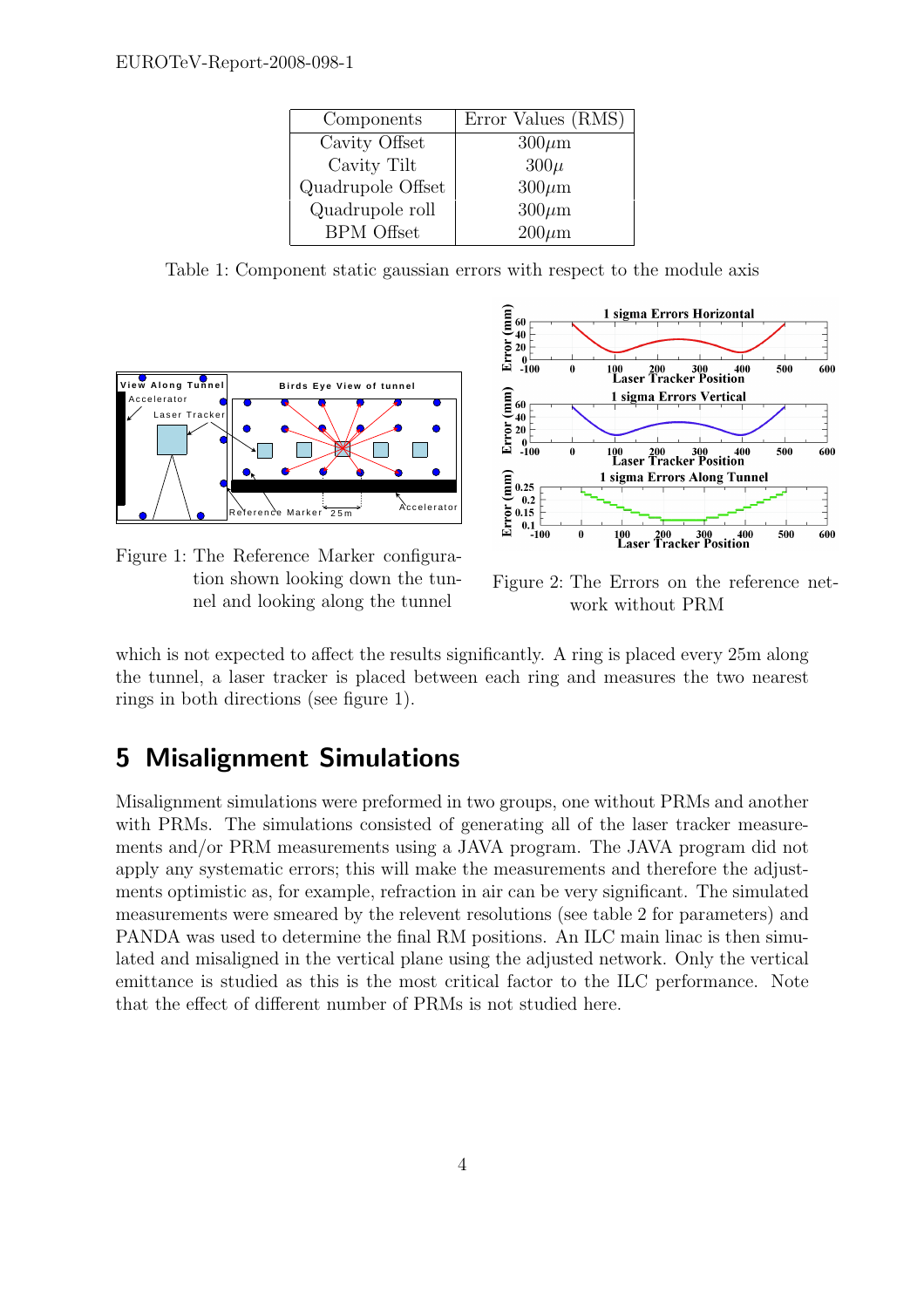| Laser Tracker Parameters |  |                                                                       | PRM parameters          |                                    |
|--------------------------|--|-----------------------------------------------------------------------|-------------------------|------------------------------------|
| Distance<br>Azimuth      |  | Zenith                                                                | PRM uncorrelated errors |                                    |
|                          |  |                                                                       |                         | $\Delta$ x, $\Delta$ y, $\Delta$ z |
|                          |  | $0.1$ mm+0.5ppm   0.3 mgon (4.7 $\mu$ rad)   0.3 mgon (4.7 $\mu$ rad) |                         | 10 <sub>mm</sub>                   |



Table 2: Simulation Parameters : Note PRM errors are not correlated



Figure 3: The Horizontal Difference from truth without PRM

Figure 4: The Vertical Difference from truth without PRM

## 5.1 Simulations without PRM

The simulations were initially performed without PRMs. With the results presented in sections 5.1.1 and 5.1.2.

#### 5.1.1 Network Adjustment Results

PANDA was initially used to determine the errors on the adjusted network (see figure 2). The error curves shown in figure 2 follow a double minima curve as expected. Ten reference networks were adjusted; the difference from the truth in the horizontal and vertical plane for each run is shown in figures 3 and 4 respectively. Figure 3 appears as expected, given the horizontal errors shown in figure 2. Figure 4, does not appear as expected, given the vertical errors shown in figure 2, it has a large systematic curvature and clearly indicates a problem with the PANDA network adjustment (Note: this problem has since been addressed by the authors of PANDA). The systematic curvature could lead to problems as we wish to study the vertical emittance using DMS; however, if we compare the horizontal and vertical errors from figure 2, we see that they have the same shape and size. This allows us to use the horizontal network positions as the vertical network positions in the DMS simulations and work around the PANDA problem.

#### 5.1.2 DMS Results

For each of the ten simulated networks, 100 DMS simulations were performed with different random seeds. The final vertical corrected emittance for each run is histogramed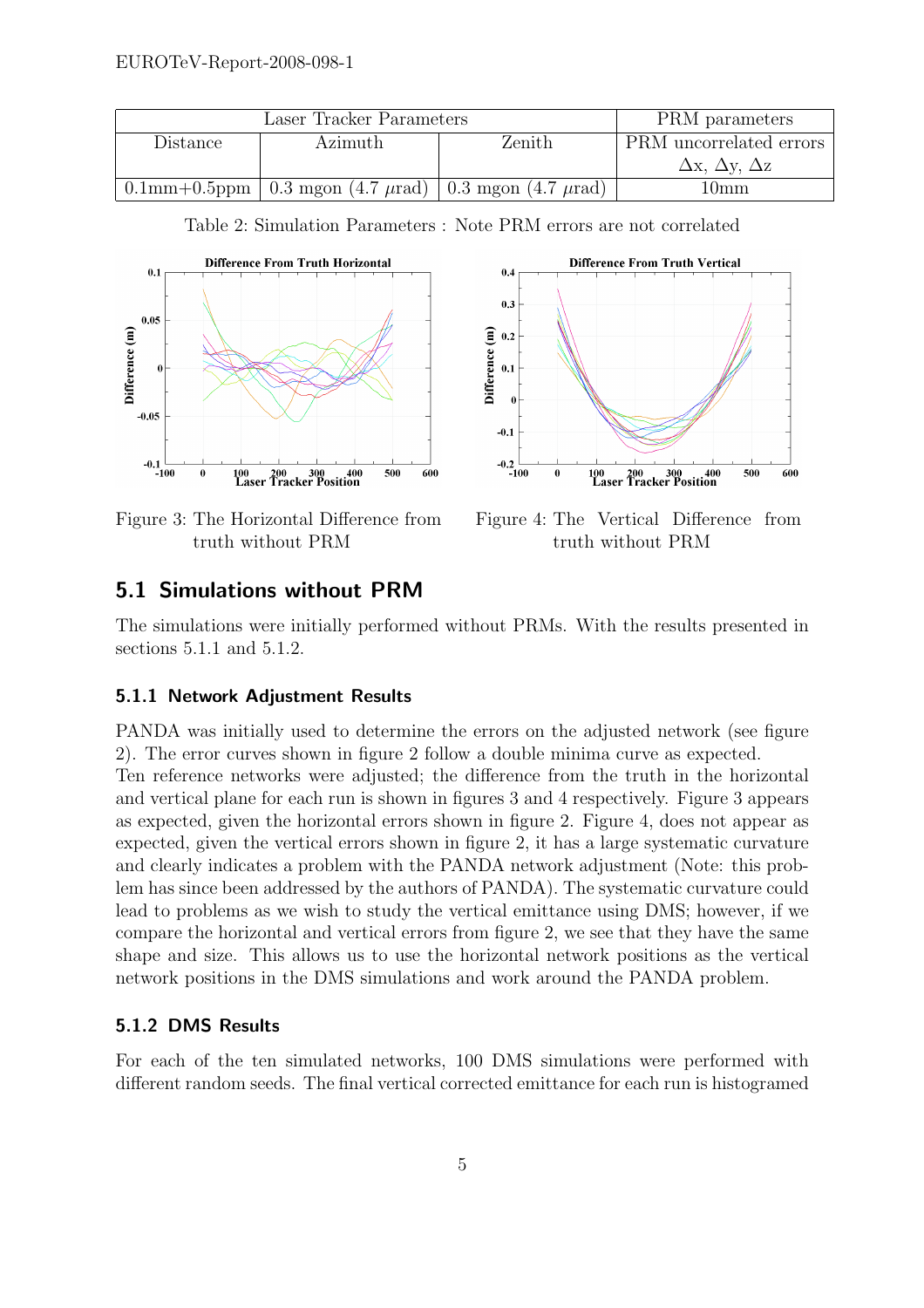

Figure 5: DMS results without PRM



Figure 6: The Errors on the reference network with PRM

and shown in figure 5.

It is clear from figure 5 that a survey of the ILC with only laser trackers would not be sufficient as only 0.6%, a statistically insignificant amount, of the simulations give a final corrected vertical emittance within the design specification for the ILC main linac (less than 30nm). Figure 5 also shows that each simulated network results in a distinct group of final corrected vertical emittances.

## 5.2 Simulations with PRM

The results of simulations including PRM measurements, in the form of baseline vector differences in the network simulations, are discussed in sections 5.2.1 and 5.2.2.

#### 5.2.1 Network Adjustment Results

As before PANDA was used to determine the errors on the adjusted network (see figure 6). The error curves shown in figure 6 follow the expected double minima curve, with a pull down effect caused by the PRMs. They also show the same similarity between horizontal and vertical errors.

Twenty reference network simulations were performed. The truth was subtracted from the horizontal and vertical reconstructed positions and the difference plotted (see figures 7 and 8 respectively).

The horizontal difference, shown in figure 7, appears as expected given the horizontal errors shown in figure 6; however the vertical difference from the truth, shown in figure 8, again does not appear as expected. Figure 8 has a systematic curvature at the start indicating the same problem with the PANDA software seen in section 5.1.1. Although the systematic curvature is a problem, the horizontal network can again be used to misalign the vertical plane of the simulated ILC.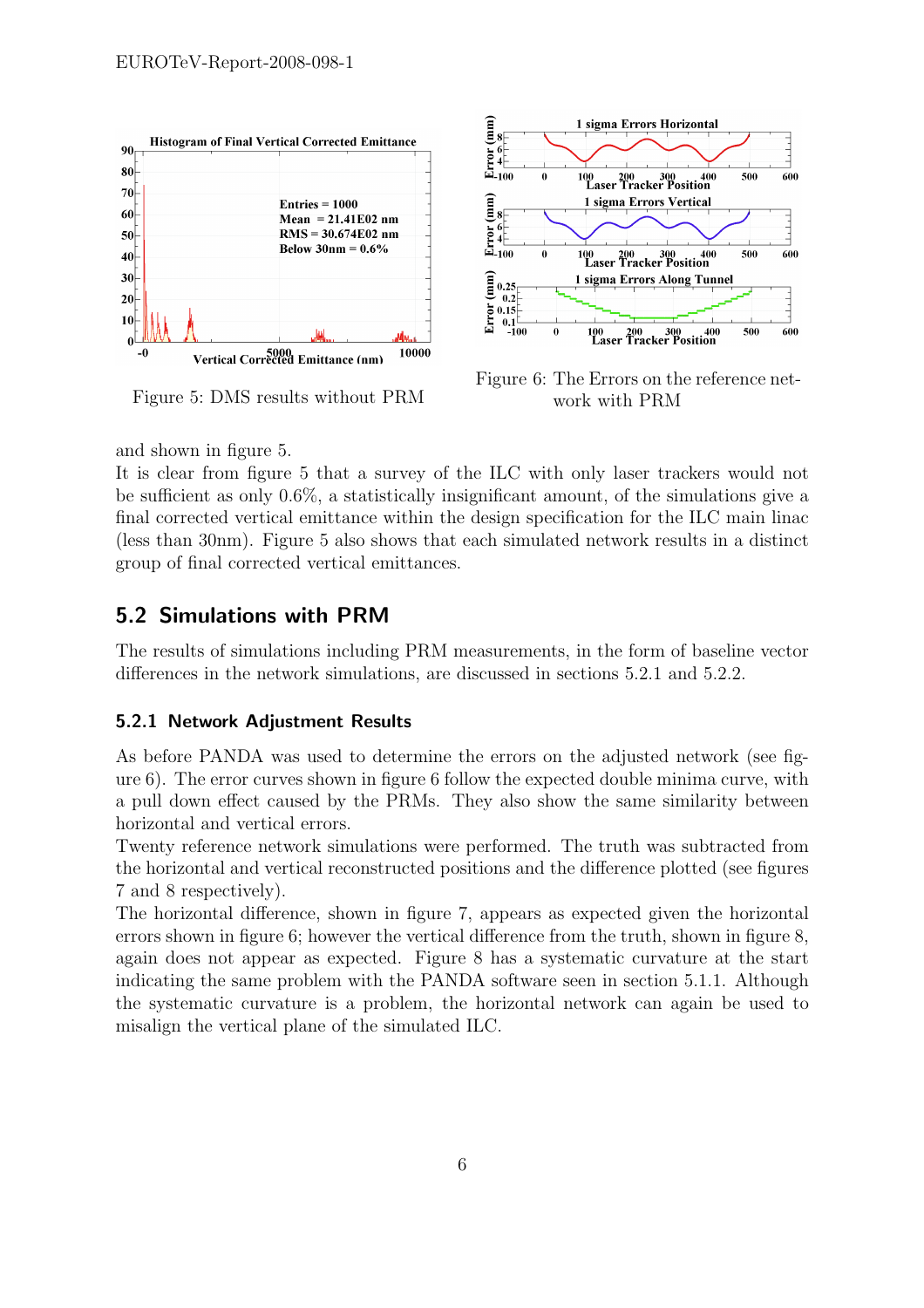





Figure 8: The Vertical Difference from truth with PRM



Figure 9: DMS results with PRM

#### 5.2.2 DMS Results

The process described in section 5.1.2 was repeated for the twenty simulated network adjustments with PRMs and the results shown in figure 9.

The histogram (figure 9) shows that the introduction of PRMs has caused a large improvement to the final corrected vertical emittance; however, only 20% of the simulations are below the required 30nm.

## 6 Rapid Tunnel Reference Survey Model (RTRSM)

Full simulations of the ILC reference network require large linear algebra models which can take a long time to set up and solve. For beam dynamics simulations a large number of reference networks are required; so an attempt has previously been made  $[\tilde{7}]$  to create a model which can generate a reference network efficiently. The model should produce simulations of an ILC reference network rapidly and with the same statistical properties that a full simulation would have. The model is in essence a random walk model,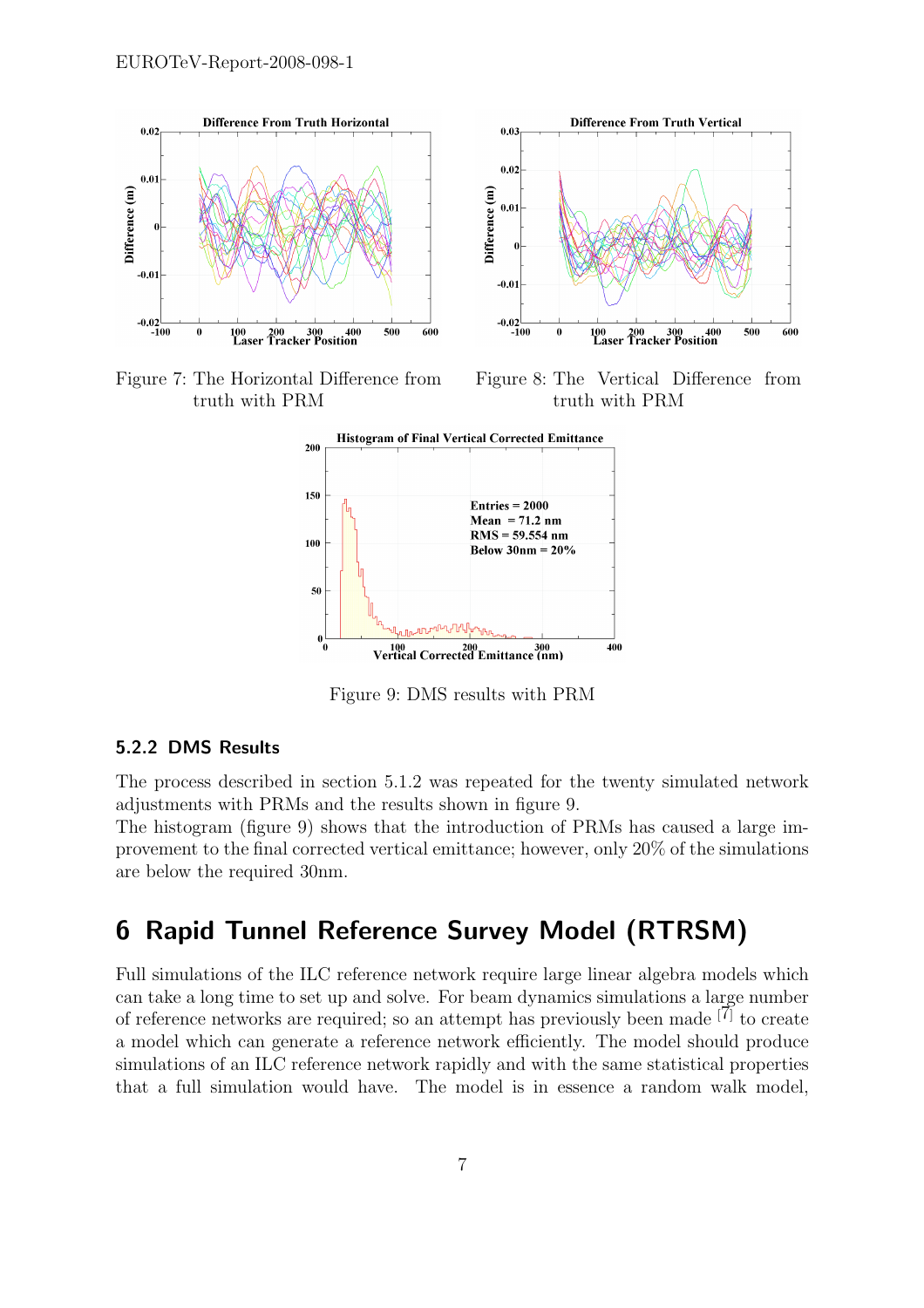| $u_{ii}$ | uв | $\delta\theta_{syst}$                                                 | $\delta y_{syst}$ |  |
|----------|----|-----------------------------------------------------------------------|-------------------|--|
|          |    | $\frac{1}{2}$ 5 $\mu$ m   55.4 nrad   -260 nrad   -5.3 $\mu$ m   25 m |                   |  |



Table 3: RTRSM parameters

 $0.04$ 

 $0.0$ 

 $\widehat{E}$ 

 $\sum_{i=1}^{n} 0.02$ 

 $0.01$ 

 $^{0}_{-100}$ 

 $\Omega$ 

Figure 11: Reference network simulations model errors with PRM

200

100

**Laser Tracker Position** 

300

400

500

600

1 Sioma Vertical Errors

Figure 10: Reference network simulations model errors without PRM

but modified to take account of PRMs and systematic errors. The errors of such fast simulations are examined in the following sections.

### 6.1 RTRSM Error curves without PRM

The RTRSM is first studied without PRMs (see table 3 for parameters). To understand the errors 2000 simulations using the RTRSM were performed with the systematic parameters varied by the amount defined in table 3. A straight line was fitted to each of the simulations and the residuals found; the residuals were then averaged at each point, and the standard deviations found and plotted in figure 10. Figure 10 shows the standard double minima curve expected, only much sharper than the error curves in figure 2 due to the cominance of systematic errors. In this mode the RTRSM works well.

### 6.2 RTRSM Error curves with PRM

Two thousand simulations were performed using the RTRSM with PRMs added. As before a straight line was fitted to each simulation and the standard deviation found and shown in figure 11. The errors shown in figure 11 indicate a problem with the model; we would expect an error curve which resembles the one shown in figure 6; a double minima pulled down by the PRMs. The error curve in figure 11 is asymmetric and of larger than expected magnitude.

The problem with the RTRSM most likely arises from the incorrect combination of errors. The random walk starts with zero error which increases along the network, and the PRMs have errors spread evenly around a straight line. The model attempts to combine both sets of data but does not take account of the frame the errors are in. This leads to the observed asymmetric behavior and larger than expected errors. The